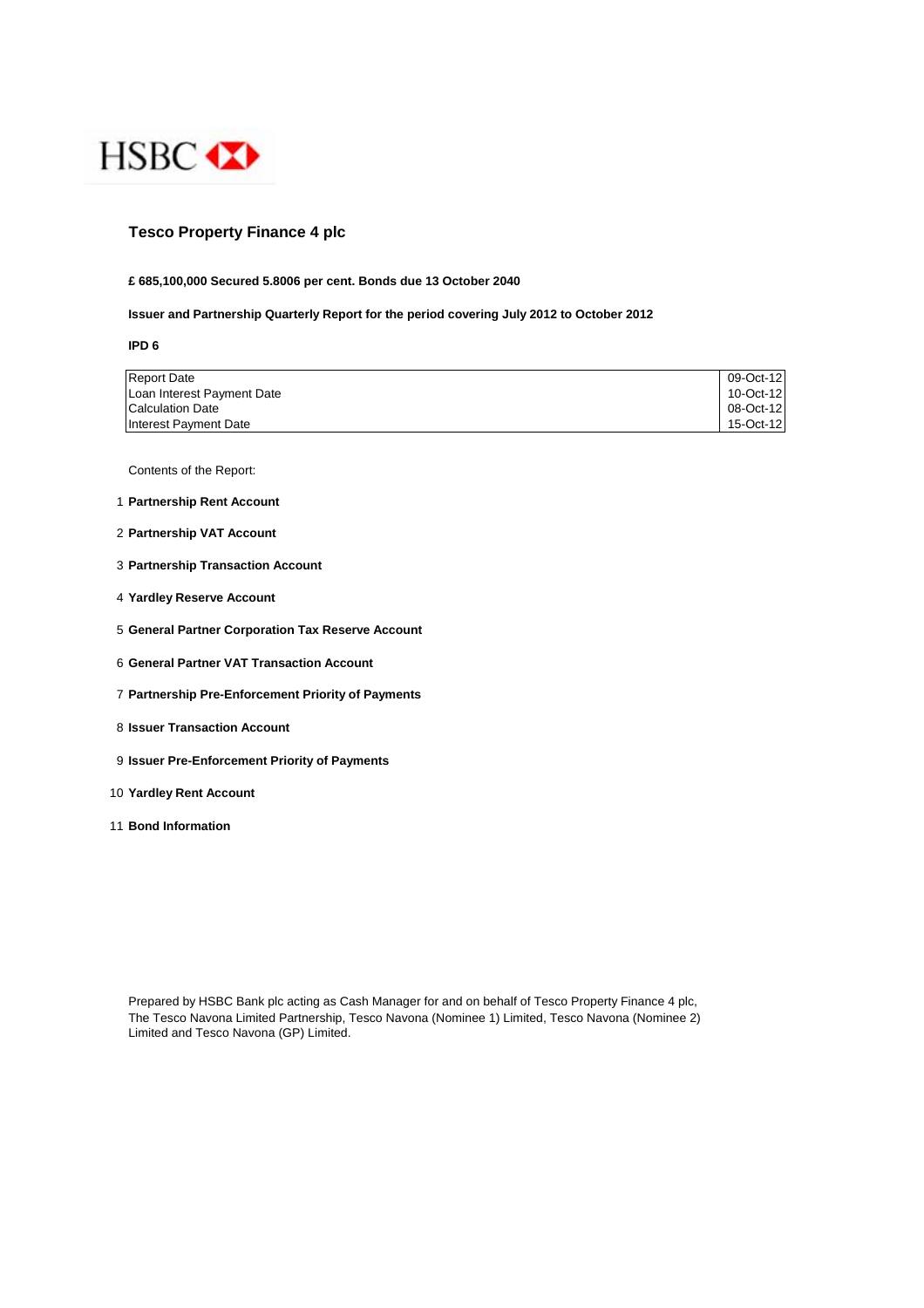## **1. Partnership Rent Account 70728746**

|             | <b>Opening Balance</b>             | $0.00$ Cr           |
|-------------|------------------------------------|---------------------|
| <b>DATE</b> | <b>ENTRY DETAILS</b>               | CR/DR<br>AMOUNT (£) |
| 09-Feb-11   | Initial Deposit on Closing Date    | 5,000.00 Cr         |
| 26-Sep-12   | Rent                               | 7,769,858.32 Cr     |
| 10-Oct-12   | To Partnership Transaction Account | 7,769,858.32 Dr     |
|             | <b>Closing Balance</b>             | 5,000.00 Cr         |

#### **2. Partnership VAT Account 70728703**

|             | Opening Balance       | 1.733.686.56 Cr     |  |
|-------------|-----------------------|---------------------|--|
| <b>DATE</b> | <b>ENTRY DETAILS</b>  | CR/DR<br>AMOUNT (£) |  |
| 27-Jul-12   | <b>HMRC Payment</b>   | 1,679,109.64 Dr     |  |
| 17-Aug-12   | Savills Payment       | 1,116.00 Cr         |  |
| 24-Aug-12   | <b>HMRC Vat repay</b> | 8,204.40 Cr         |  |
| 14-Sep-12   | Savills Payment       | 3,817.55 Cr         |  |
| 21-Jun-12   | <b>Tesco Stores</b>   | 1,671,736.72 Cr     |  |
| 26-Sep-12   | <b>HMRC Vat repay</b> | 396,859.25 Cr       |  |
| 05-Oct-12   | Savills Payment       | 4.449.00 Cr         |  |
|             | Closing Balance       | 2.140.759.84 Cr     |  |

# **3. Partnership Transaction Account 70728711**

|             | <b>Opening Balance</b>                     | 269.000.79 Cr    |       |
|-------------|--------------------------------------------|------------------|-------|
| <b>DATE</b> | <b>ENTRY DETAILS</b>                       | AMOUNT (£)       | CR/DR |
|             |                                            |                  |       |
| 08-Oct-12   | <b>Credit Interest</b>                     | 145.44 Cr        |       |
| 10-Oct-12   | Property Pool Manager Fee (April Reserved) | $0.00C$ r        |       |
| 10-Oct-12   | <b>Transfer from Rent</b>                  | 7,769,858.32 Cr  |       |
| 10-Oct-12   | <b>Trustee Fee</b>                         | 1,500.00 Dr      |       |
| 10-Oct-12   | <b>Ongoing Fee</b>                         | 54,210.52 Dr     |       |
| 10-Oct-12   | Expenses                                   | 126,208.32 Dr    |       |
| 10-Oct-12   | Partnership Swap payment                   | 1,835,442.46 Cr  |       |
| 10-Oct-12   | <b>Partnership Debt</b>                    | 10,016,563.74 Dr |       |
| 10-Oct-12   | Property Pool Manager Fee                  | 80,000.00 Dr     |       |
| 10-Oct-12   | <b>Yardley Rent Account</b>                | 588,825.00 Cr    |       |
| 10-Oct-12   | To Navona Distribution                     | $0.00$ Dr        |       |
|             | <b>Closing Balance</b>                     | 184,789.43 Cr    |       |

# **4. Yardley Reserve Account 70729192**

|             | Opening Balance        | $0.00$ Cr     |       |
|-------------|------------------------|---------------|-------|
| <b>DATE</b> | <b>ENTRY DETAILS</b>   | AMOUNT (£)    | CR/DR |
|             | 09-Feb-11 From Closing | 260,600.00 Cr |       |
|             | <b>Closing Balance</b> | 260,600.00 Cr |       |

## **5. General Partner Corporation Tax Reserve Account 70728770**

|             | Opening Balance        | $0.00$ Cr     |       |
|-------------|------------------------|---------------|-------|
| <b>DATE</b> | <b>ENTRY DETAILS</b>   | AMOUNT (£)    | CR/DR |
|             | 09-Feb-11 From Closing | 308,295.00 Cr |       |
|             | <b>Closing Balance</b> | 308,295.00 Cr |       |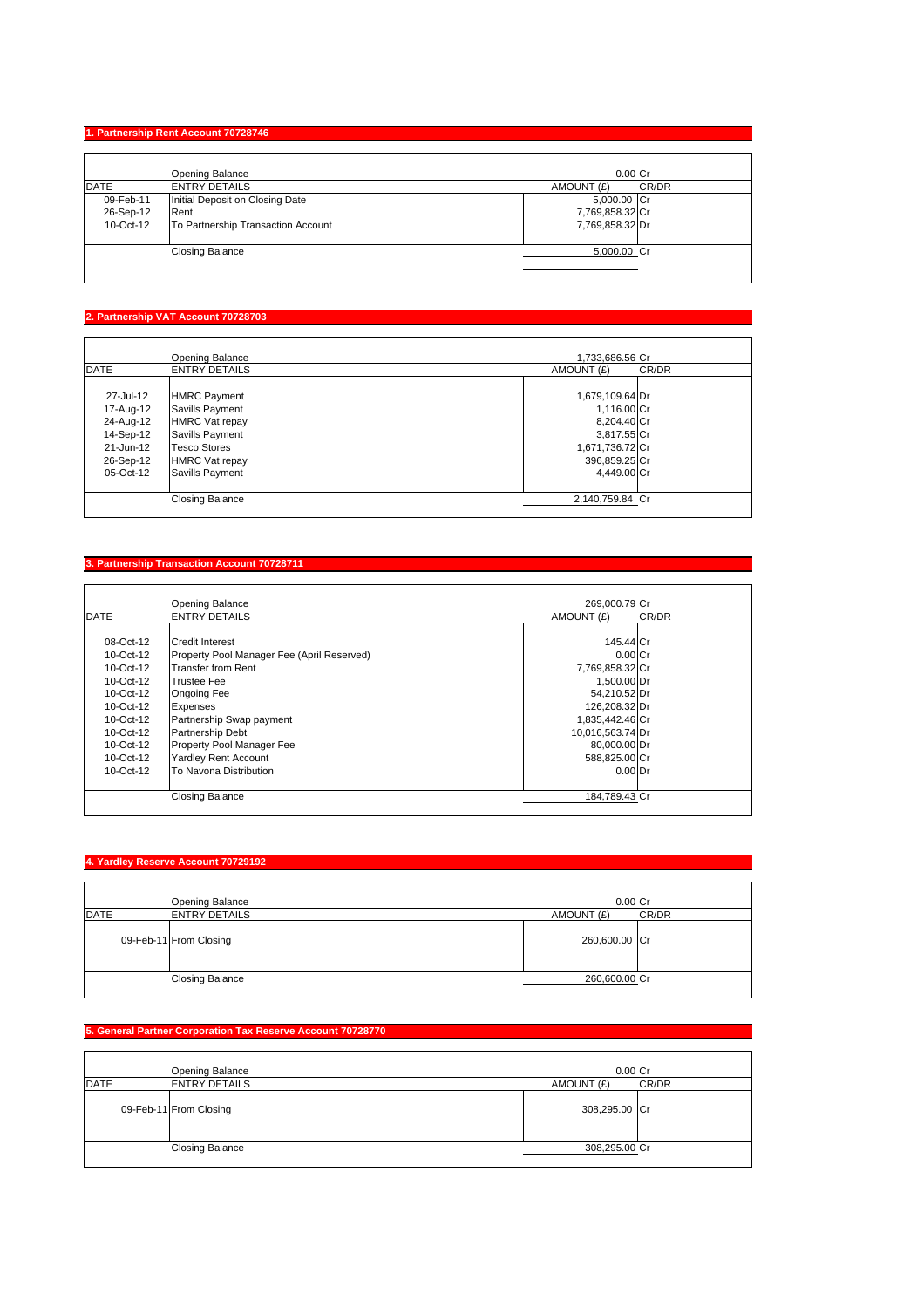#### **6. General Partner VAT Transaction Account 70728762**

|             | Opening Balance        | $0.00$ Cr           |
|-------------|------------------------|---------------------|
| <b>DATE</b> | <b>ENTRY DETAILS</b>   | CR/DR<br>AMOUNT (£) |
|             |                        |                     |
|             |                        |                     |
|             |                        |                     |
|             | <b>Closing Balance</b> | $0.00$ Cr           |
|             |                        |                     |

**Expense Reserve Ledger - Max GBP 500,000.00**

Date<br>10-Oct-12

184,789.43 Cr

Balance 184,789.43

#### **Partnership Pre-Enforcement Priority of Payment**

| Date<br>account (£)<br>account (£)                                                                                  |               |
|---------------------------------------------------------------------------------------------------------------------|---------------|
|                                                                                                                     |               |
| 10-Oct-12                                                                                                           |               |
| <b>Partnership Available Funds</b>                                                                                  |               |
|                                                                                                                     |               |
| a Rental Income                                                                                                     | 7,769,858.32  |
| b Funds from Yardley Accounts                                                                                       | 588,825.00    |
| c Funds from Issuer under Partnership Swaps                                                                         | 9,440,248.07  |
| d From Partnership VAT Account                                                                                      |               |
| e From Partnership Disposal Proceeds Account                                                                        |               |
| f From Partnership Insurance Proceeds Account                                                                       |               |
| g Interest received by the Partnership Accounts and Rent Account                                                    | 145.44        |
| h Eligible Investment Earnings by Partnership                                                                       |               |
| i Advance under Committed Subordinated Loan Agreement                                                               |               |
| Advance from Drawdown of Yardley Reserve Loan                                                                       |               |
| k Net proceeds of a CPO Disposal or a Mortgage Property                                                             |               |
| I From 3rd anniversay of Closing, funds from Yardley Reserve Loan Ledger                                            |               |
| m Net proceeds of a disposal of a Mortgage Property                                                                 |               |
| n Any other sums standing to the credit of the Partnership Transaction Ac                                           | 269,000.79    |
|                                                                                                                     |               |
| <b>Partnership Pre-Enforcement Priority of Payments</b>                                                             |               |
|                                                                                                                     |               |
| a Partnership Security Trustee Fees<br>1,500.00                                                                     |               |
| 48,460.52                                                                                                           |               |
| b Issuer Security Trustee Fee, Bond Trustee, operating expenses of the Issuer<br>(Ongoing Partnership Facility Fee) |               |
|                                                                                                                     |               |
| c Partnership Operating Expenses excluding GP UK Tax                                                                |               |
| d Partnership Operator Fee<br>117,208.32                                                                            |               |
| d Property Advisor Fee (Annual 30K)                                                                                 |               |
| d Nominees Corporate Services Provider Fee<br>3,000.00                                                              |               |
| d Nominees Holdco Corporate Services Provider Fee<br>1,500.00                                                       |               |
| d PL Propco Corporate Services Provider Fees<br>4,500.00                                                            |               |
| d Nominees Side Letter payments                                                                                     |               |
| d Nominees Holdco Side Letter payments                                                                              |               |
| d Account Bank Fee                                                                                                  |               |
| d Cash Manager Fee                                                                                                  |               |
| d Yardley Cash Manager Fee                                                                                          |               |
|                                                                                                                     |               |
| d Issuer Account Bank, PPA CM, CSP Fee (Ongoing Partnership Facility Fee)<br>5,000.00                               |               |
| d Headlease payment                                                                                                 |               |
| e Partnership Expenses Ledger payment (max £6,250 indexed annually)<br>6,562.50                                     |               |
| Partnership Debt Interest<br>9,881,168.74<br>f                                                                      |               |
| f Partnership Swap payment<br>7,604,805.61                                                                          |               |
| g Partnership Debt Principal<br>135,395.00                                                                          |               |
| Issuer Partnership Swap Termination Amount (Ongoing Partnership Facility                                            |               |
| h Fee)<br>750.00                                                                                                    |               |
| Property Pool Manager Fee (reserved)<br>80,000.00                                                                   |               |
| Partnership Swap Termination Amount                                                                                 |               |
| k Partnership Expenses Ledger payment<br>178,226.93                                                                 |               |
| I Alteration Adjustment Rent                                                                                        |               |
| m Substitution Adjustment Rent                                                                                      |               |
| n Credited to Subordinated Loan Reserve Ledger                                                                      |               |
| o Payments to the Subordinated Loan Facility Provider                                                               |               |
| p Partnership Distribution Account<br>0.00                                                                          |               |
|                                                                                                                     |               |
| <b>Totals</b><br>18,068,077.62                                                                                      | 18,068,077.62 |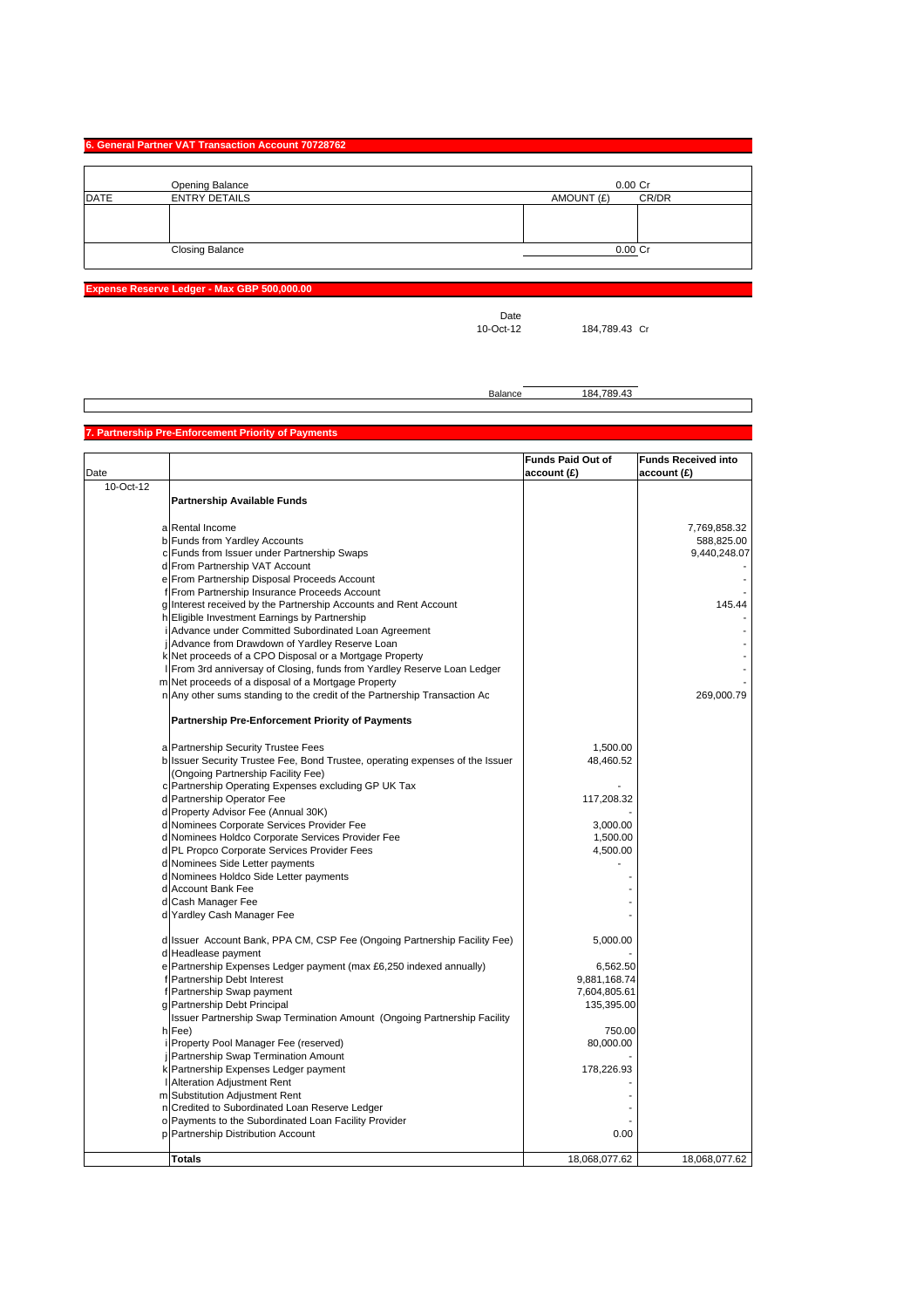## **8. Issuer Transaction Account 70728789**

|           | Opening Balance        | 17,108.52 Cr     |       |
|-----------|------------------------|------------------|-------|
| DATE      | <b>ENTRY DETAILS</b>   | AMOUNT (£)       | CR/DR |
|           |                        |                  |       |
| 16-Jul-12 | <b>HMRC DEBIT</b>      | 636.38 Dr        |       |
| 08-Oct-12 | Interest               | 0.87 Dr          |       |
| 15-Oct-12 | <b>Swaps Receipts</b>  | 17,045,053.69 Cr |       |
| 15-Oct-12 | Swap Pays              | 17,045,053.68 Dr |       |
| 15-Oct-12 | Partnership Debt       | 10,070,024.26 Cr |       |
| 15-Oct-12 | Expenses               | 53,460.52 Dr     |       |
| 15-Oct-12 | <b>Notes</b>           | 10,016,563.75 Dr |       |
| 15-Oct-12 | <b>Issuer Profit</b>   | 750.00 Cr        |       |
|           |                        |                  |       |
|           |                        |                  |       |
|           |                        |                  |       |
|           |                        |                  |       |
|           | <b>Closing Balance</b> | 17,221.27 Cr     |       |

## **9. Issuer Pre-Enforcement Priority of Payments**

| Date      |                                                                                                                  | <b>Funds Paid Out of</b><br>account (£) | <b>Funds Received into</b><br>account (£) |
|-----------|------------------------------------------------------------------------------------------------------------------|-----------------------------------------|-------------------------------------------|
| 15-Oct-12 |                                                                                                                  |                                         |                                           |
|           | <b>Issuer Available Funds</b>                                                                                    |                                         |                                           |
|           | a Funds due to Issuer under Partnership Swap Agreement                                                           |                                         | 7,604,805.62                              |
|           | b Amounts due to Issuer in respect of Partnership Loan<br>c Any amount due to Issuer under Issuer Swap Agreement |                                         | 10,070,774.26<br>9,440,248.07             |
|           | d Interest Received by Issuer on Transaction Account                                                             |                                         | 0.87                                      |
|           | e Eigible Investment Earnings                                                                                    |                                         | 0.00                                      |
|           | <b>Issuer Pre-Enforcement Priority of Payments</b>                                                               |                                         |                                           |
|           | a Bond Trustee Fee                                                                                               | 1,200.00                                |                                           |
|           | a Issuer Security Trustee Fee                                                                                    | 1,500.00                                |                                           |
|           | b Issuer Operating Expenses                                                                                      | 45,760.52                               |                                           |
|           | c Issuer/Issuer Holdco Corporate Services Provider Fee                                                           | 0.00                                    |                                           |
|           | c Paying Agent Fee                                                                                               | 500.00                                  |                                           |
|           | cl Account Bank Fee                                                                                              | 750.00                                  |                                           |
|           | c Cash Manager Fee                                                                                               | 3.750.00                                |                                           |
|           | d Bond Interest                                                                                                  | 9,881,168.75                            |                                           |
|           | d Bond Principal                                                                                                 | 135,395.00                              |                                           |
|           | d Issuer Swap Provider                                                                                           | 7,604,805.61                            |                                           |
|           | d Partnership Swap payment<br>e Issuer Profit                                                                    | 9,440,248.07<br>750.00                  |                                           |
|           | f Swap Subordinated Amounts                                                                                      |                                         |                                           |
|           | g Issuer Partnership Swap Termination Amount                                                                     |                                         |                                           |
|           | h Issuer Transaction Account                                                                                     | 0.87                                    |                                           |
|           | Totals                                                                                                           | 27,115,827.08                           | 27,115,827.08                             |

# **10. Yardley Rent Account 70729168**

|             | Opening Balance        | 52,162.81 Cr        |  |
|-------------|------------------------|---------------------|--|
| <b>DATE</b> | <b>ENTRY DETAILS</b>   | AMOUNT (£)<br>CR/DR |  |
|             |                        |                     |  |
| 17-Aug-12   | Savills Payment        | 5,580.00 Cr         |  |
| 14-Sep-12   | Savills Payment        | 19,087.57 Cr        |  |
| 26-Sep-12   | <b>Yardley Rent</b>    | 588,825.00 Cr       |  |
| 05-Oct-12   | Savills Payment        | 22,245.00 Cr        |  |
| 08-Oct-12   | <b>Credit Interest</b> | 8.51 Cr             |  |
| 10-Oct-12   | <b>Yardley Rent</b>    | 588,825.00 Dr       |  |
|             | <b>Closing Balance</b> | 99,083.89 Cr        |  |